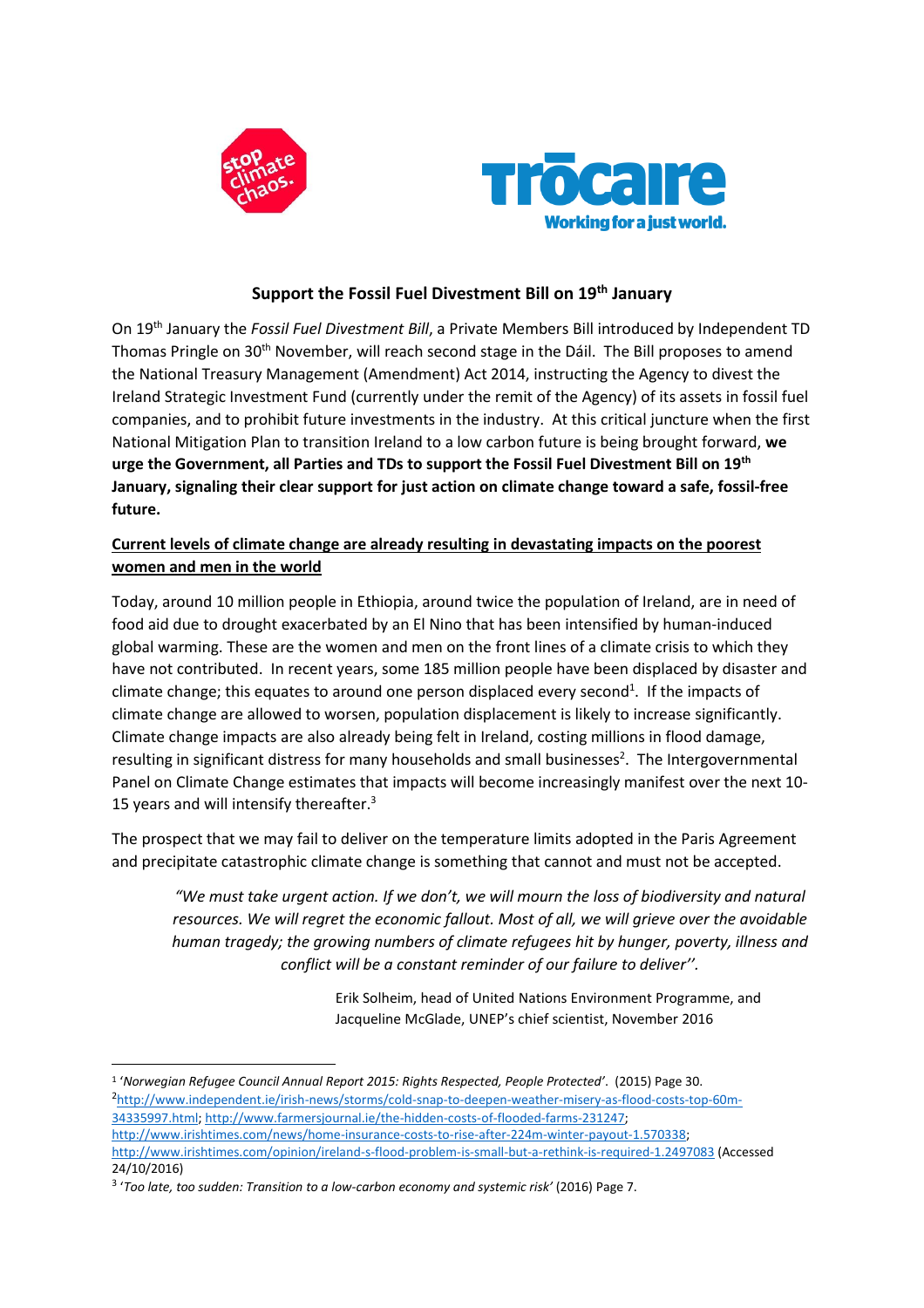# **We must keep fossil fuels in the ground to protect the Paris Agreement and avoid climate catastrophe**

The majority of existing fossil fuel reserves must remain unburned if the goals set out in the Paris Climate Agreement are to be viable.In 2009 financial analysts demonstrated that **up to 80%** of known reserves held by fossil fuel companies cannot be burned if we are to remain well below an average global temperature rise of 2°C (see Fig. 1). This is the temperature rise limit committed to by all Governments in the Paris Climate Agreement.<sup>4</sup>



Figure 1: A comparison of currently listed fossil fuel reserves with the remaining carbon that can be emitted if the **temperature limit of 2°C in the Paris Agreement is to be respected.**

Furthermore, recent evidence indicates that fully exploiting currently operating fields would breach the 2°C limit, and that current oil and gas fields alone, i.e. excluding coal, are enough to breach the 1.5°C limit.<sup>5</sup> The business plans of fossil fuel companies are very clear however, that they intend to use all their reserves and that they will continue to explore for more.<sup>6</sup> If fossil fuel companies are allowed to pursue their plans, the Paris Agreement will become meaningless.

#### **The Global Fossil Fuel Divestment Movement**

 $\overline{a}$ 

Fossil fuel companies are banking on Governments failing to live up to the commitments they made in the Paris Agreement. The global fossil fuel divestment movement has emerged because of the urgent need to send a clear message that this is unacceptable, and that the future must be fossil free.

<sup>4</sup> *'Unburnable Carbon – Are the world's financial markets carrying a carbon bubble?'* Carbon Tracker Initiative (2009, 2014). P.2.

<sup>5</sup> *The Sky's Limit: Why the Paris Climate Goals Require a Managed Decline of Fossil Fuel Production'.* Oil Change International. (2016). P.5.

 $^6$ **Shell:** '…Our scenarios… do not limit emissions consistent with the back calculated 4450ppm 2°C scenario. We also do not *see governments taking the steps now that are consistent with the 2°C scenario'.*Letter on climate change and [stranded](http://s02.static-shell.com/content/dam/shell-new/local/corporate/corporate/downloads/pdf/investor/presentations/2014/sri-web-response-climate-change-may14.pdf) [assets.](http://s02.static-shell.com/content/dam/shell-new/local/corporate/corporate/downloads/pdf/investor/presentations/2014/sri-web-response-climate-change-may14.pdf) Shell (2014) P.6.**ExxonMobil:***'While the risk of regulation where GHG emissions are capped to the extent* contemplated in the 'low carbon scenario' during the Outlook period is always possible, it is difficult to envision *governments choosing this path.' 'Energy and Carbon – [Managing](http://cdn.exxonmobil.com/~/media/global/files/energy-and-environment/report---energy-and-carbon---managing-the-risks.pdf) the Risks'*. ExxonMobil (2014) P.11.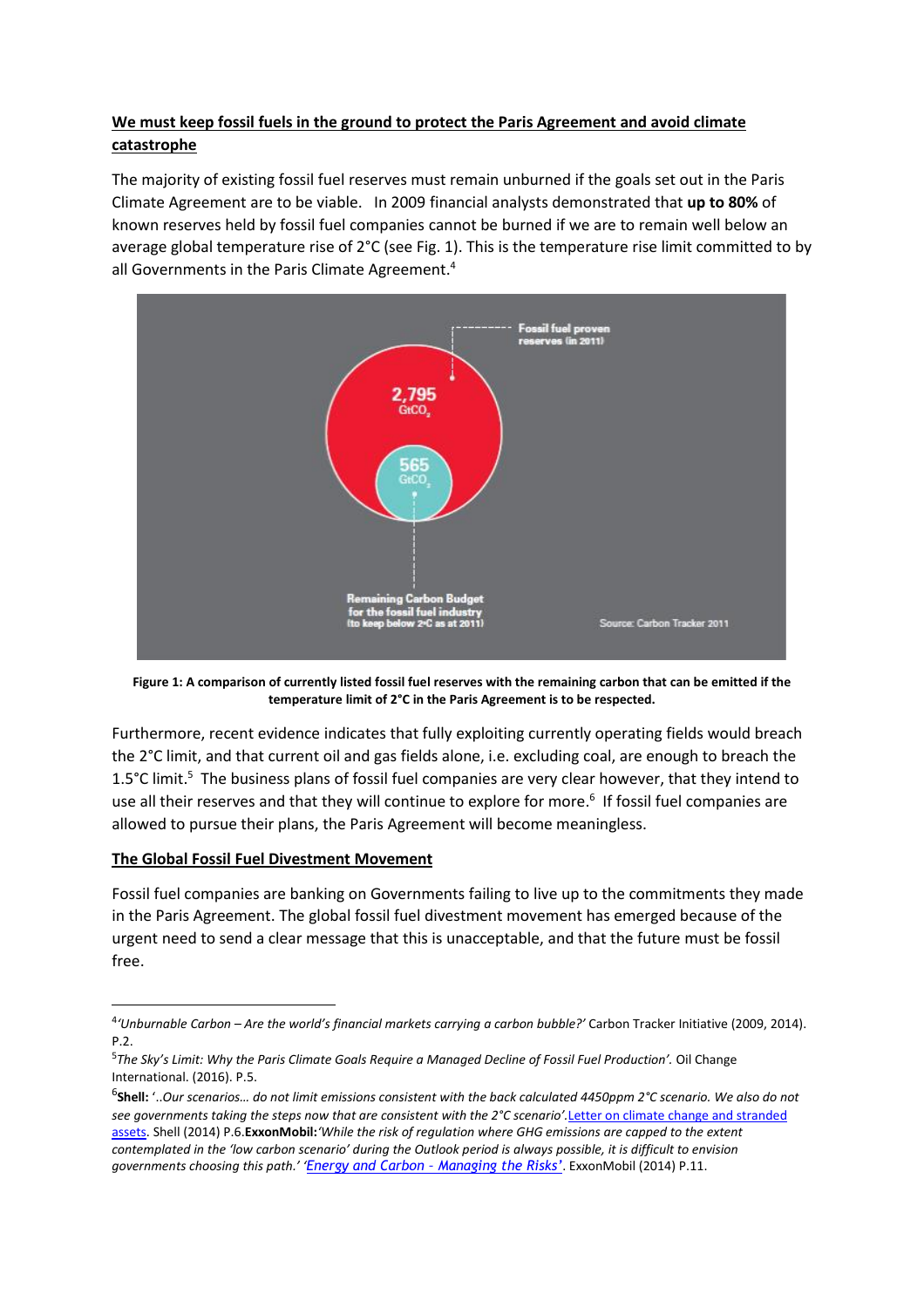"We can no longer invest in companies that are part of the problem of the climate shocks that we're suffering from. And so, I speak openly and encourage students and colleges to be part of that. It's, to *me, a little bit like the energy that was behind the anti-apartheid movement when I was a student.* We were all involved because we saw the injustice of it. There's an injustice in continuing to invest in *fossil fuel companies that are part of the problem."* Mary Robinson 2013<sup>7</sup>

**The Global Fossil Fuel Divestment Movement** originated on university campuses in the US in 2011 and has seen explosive growth to become the fastest growing divestment movement in history. By December 2016 at least 689 institutions, with an asset base of \$5.44 trillion, had committed to divest fossil fuel investments. At least 58,000 individuals have committed, to a value of \$5.2 billion.<sup>8</sup>

## **Notable divestment commitments include<sup>9</sup> :**

- ❖ The British Medical Association (BMA).
- ❖ The Rockefeller Brothers Fund (a family fortune built on oil that is now committed to forging a fossil-free future).
- ❖ 70 cities across the US, Europe and Oceania, including Berlin, Bristol, Copenhagen, Oslo, Oxford, Paris, Sydney and San Francisco.
- ❖ More than 70 pension funds.
- ❖ 100 educational institutions, including the universities of Copenhagen, Dayton, Glasgow.

## **In Ireland**

- $\dots$  Trinity College Dublin announced in December 2016 that it is joining the Movement and divesting its endowment fund of all investments in fossil fuel companies. The President of NUI Galway has expressed support students' call for the university to follow suit in early 2017. NUI Maynooth has already committed to a fossil-free investment policy.<sup>10</sup>
- $\dots$  In the last few months more than 11,000 people in Ireland have signed a petition calling on the Government to stop investing in fossil fuels.
- $\cdot \cdot$  In November, 25 different groups and networks from across the country sent a submission to the Minister for Finance, the Minister for Public Expenditure and Reform and the Minister for Communications, Climate Action and the Environment to make the moral and economic case for divestment of the ISIF<sup>11</sup>.
- ❖ At a constituent lobby event in Buswells Hotel on 15<sup>th</sup> November 2016, more than 50 TDs and Senators signed a letter to the Minister for Finance, supporting their constituents' call to divest the ISIF from fossil fuels.

 $^\text{\textit{7}}$  'Former Irish President, Climate Justice Advocate Mary Robinson Urges Divestment of Fossil Fuel Firms'. Interview with Democracy Now Oct 2013.https://www.democracynow.org/2013/10/29/former\_irish\_president\_climate\_justice\_advocate <sup>8</sup><http://gofossilfree.org/commitments/>

**<sup>9</sup>** Ibid.

<sup>10</sup><http://www.irishtimes.com/business/personal-finance/tcd-to-offload-6m-in-fossil-fuel-company-shares-1.2902826> (Accessed 19/12/16).

<sup>11</sup><https://www.trocaire.org/sites/trocaire/files/resources/policy/civil-society-submission-why-isif-must-divest.pdf>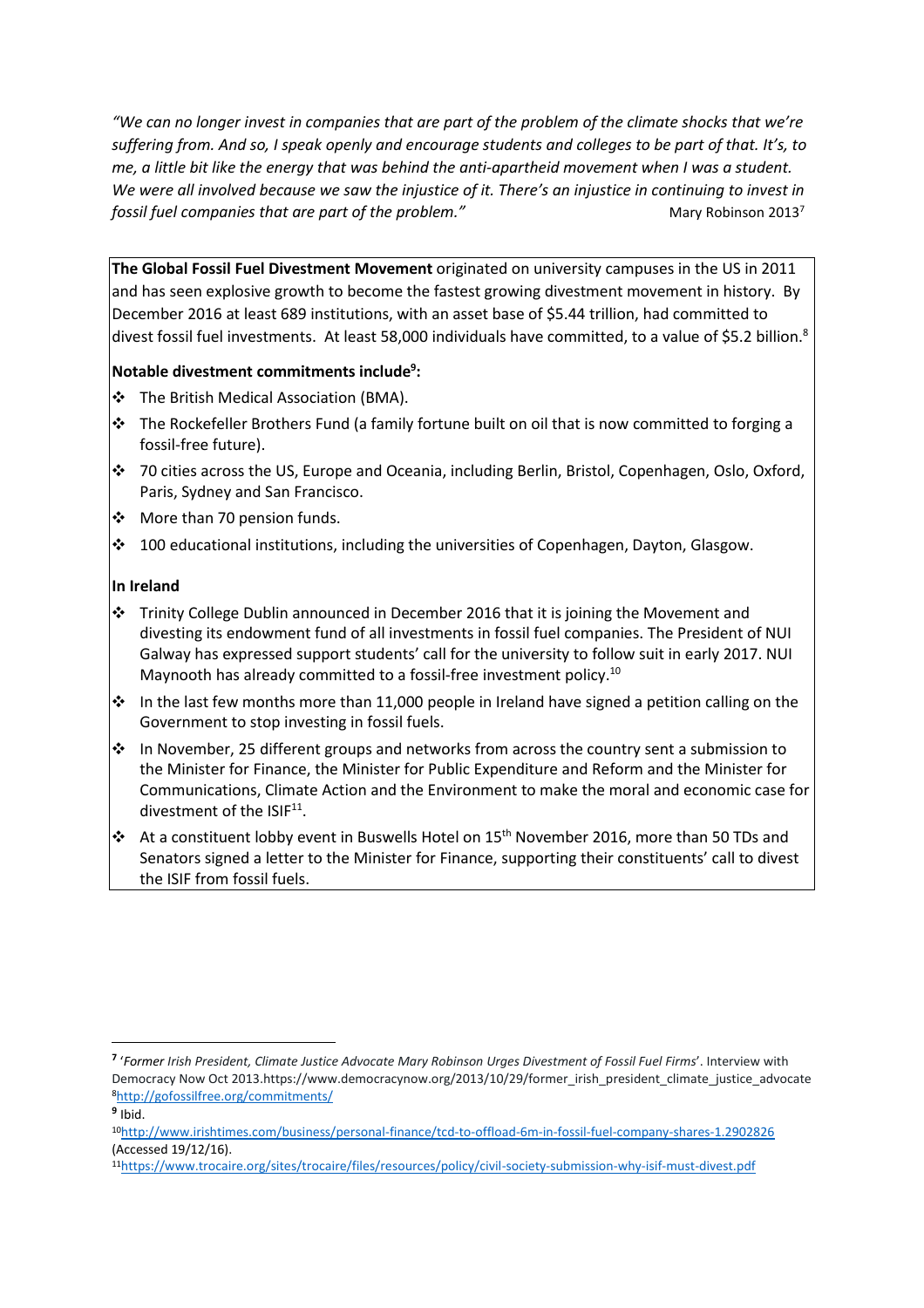#### **Why divest and what is the impact?**

# The ISIF should be divested from fossil fuels because it is **morally problematic to invest taxpayer money in activities that are explicitly working against the public interest**. 12

Fossil fuel companies are using investor money to fund their ongoing activities and their expansionist plans. Replacing fossil fuels with renewable energy cannot be achieved overnight, but it can and must be achieved much more quickly than the current rate of decarbonisation (i.e. the rate of transition to a fossil-free future). $^{\rm 13}$  The fossil fuel industry is seeking to delay and dilute the transition for as long as possible. In response, the global fossil fuel divestment movement aims to generate increased public and political urgency for a just, timely and orderly transition to protect our common future.

Divestment, even by a large number of investors, does not directly disrupt the activities of a targeted industry. Critically, however, every divestment movement to date has been instrumental in forging the conditions for the emergence of more ambitious policies and investment principles to constrain the industry or activity in question. 14 Divestment brings **investment policy into line with societal goals**, and, importantly, **it sends a clear political and investor signal about the direction of travel.**

The ISIF's investment strategy already places a strong emphasis on sustainability and a low carbon transition. This is very welcome. An independent study of the NTMA Annual report 2015 indicates however that in that year the ISIF had **more than €100mn** invested in the fossil fuel industry.<sup>15</sup> These are legacy investments inherited from the Fund's predecessor, the National Pension Reserve Fund. While this represents a small percentage of the ISIF's overall assets, the carbon potential of the companies invested in is of critical importance. Out of the eight oil, gas and coal companies with greatest responsibility for cumulative global carbon emissions, at least four were in the ISIF's 2015 portfolio.<sup>16</sup> **To continue to invest in these or other fossil fuel companies is to knowingly invest in their future emissions and the impacts they will generate**.

The ISIF's Sustainability and Responsible Investment Policy rightly places significant importance on climate change by acknowledging the important role of investors in tackling climate change, and the mandate of the Fund to align with the Government's decarbonisation commitments.<sup>17</sup> The Policy also asserts the widely accepted investor belief that responsible companies that effectively integrate environmental, social and good governance factors are more likely to endure and provide strong, long-term value. On this basis, it should be of concern that while more than 170 companies have now committed to set targets to reduce their emissions in line with the Paris Climate Agreement, no

<sup>15</sup><https://www.trocaire.org/sites/trocaire/files/resources/policy/isif-fossil-fuels-report.pdf>

<sup>12</sup> **Divestment of the ISIF**, then the National Pension Reserve Fund, **on ethical grounds has a precedent**, the Cluster Munitions Act of 2008 prohibits the investment of all public monies in the cluster munitions industry.

 $13$  The carbon intensity of the global economy reduced by 1.3% annually since 2000. If current climate action pledges are to be met this will need to rise to a 3% annual reduction rate. If the Paris Agreement is to be upheld it will have to increase to a rate of 6.3% reduction. *'Conscious Uncoupling? Low Carbon Economy Index 2015'*. PWC.

<sup>14&#</sup>x27;Stranded Assets and the Fossil fuel divestment campaign; what does divestment mean for fossil fuel asset valuation?' Stranded Assets Programme, University of Oxford (2013), Page 14.

<sup>16</sup>Exonn Mobil, Chevron, Conoco Phillips and Consol Energy. NTMA Annual Report and Accounts 2015. Portfolio of Investments ISIF; '*The Climate Accountability Scorecard*: *Ranking Major Fossil Fuel Companies on Climate Deception, Disclosure, and Action'.* Union of Concerned Scientists (2016) P.1.

<sup>17</sup>*'Sustainability and Responsible Investment Policy'*. Ireland Strategic Investment Fund (2016) Ps.3-4.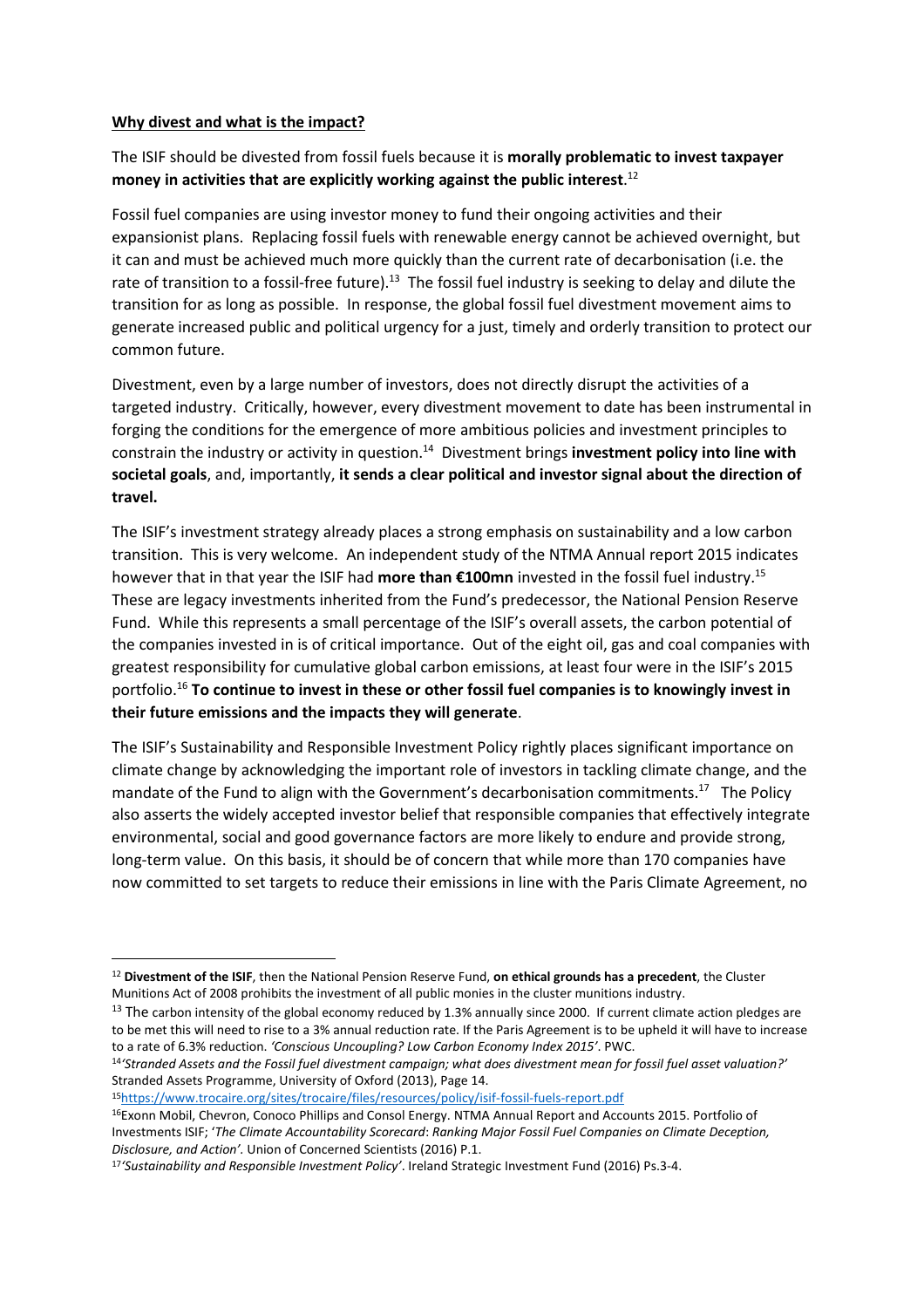fossil fuel energy company has agreed to do so. $^{18}$  This is despite more than two decades of investor engagement on climate change with the industry, and a now six year old global political consensus on remaining below a 2°C rise.<sup>19</sup> Many active investors now acknowledge that fossil fuel companies are unlikely to ever voluntarily accept an end to their core business - and time is running out.<sup>20</sup>

The Sustainability and Responsible Investment Policy of the ISIF also acknowledges the risk of reputational damage should the Fund be invested in companies associated with controversial business practices, and commits to monitoring of ISIF investments to avoid this. **The global fossil fuel divestment movement is shining a public spotlight on the blatant disregard by the fossil fuel industry for the hard-won global consensus on remaining well below a 2°C rise**, and the significant longstanding efforts of the fossil fuel industry to undermine climate action.<sup>21</sup>

Divesting the ISIF from fossil fuels is thus both a **logical operationalisation of the Fund's Sustainability and Responsible Investment Policy**, and it is the **only moral option**.

#### **Conclusion**

Ireland has among the highest levels of consumption emissions and resource use per capita in the world.<sup>22</sup> This means that despite its small size, Ireland has a significant responsibility to act on climate change. The Global Green Economy Index published in September 2016 saw Ireland slide significantly in global rankings due to perceived lack of political leadership on climate change and poor performance on environmental commitments.<sup>23</sup> This is entirely out of step with Ireland's strong and proud tradition of championing multilateralism and global poverty eradication. Having recently ratified the Paris Agreement, **divesting the ISIF from fossil fuels would send a much needed signal from the Oireachtas of Ireland's intentions to live up to its moral and political responsibility, and to play its part in delivering on this landmark global accord – our lifeline to a safe future.** 

**On the 19th January, we urge the Government, all Parties and TDs to support the Fossil Fuel Divestment Bill, and state their support for a safe, just, fossil free future.**

#### **Appendix**

 $\overline{a}$ 

#### **What would it cost to divest?**

<sup>18</sup> '*The Climate Accountability Scorecard*: *Ranking Major Fossil Fuel Companies on Climate Deception, Disclosure, and Action'.* Union of Concerned Scientists (2016) P.18.

<sup>19</sup> [https://unfccc.int/meetings/cancun\\_nov\\_2010/meeting/6266.php](https://unfccc.int/meetings/cancun_nov_2010/meeting/6266.php)

<sup>&</sup>lt;sup>20</sup> 'When you ask Philip Morris to stop making cigarettes, you are really barking up a different tree and they are not going *to do that.'* Bevis Longstreth, a securities and exchange commissioner during the Reagan administration, who has signed on to the fossil fuel [divestment](https://www.theguardian.com/environment/2015/feb/20/harvard-celebrity-alumni-fossil-fuel-divestment-campaign-open-letter) campaign by Harvard University alumni.

<sup>&</sup>lt;sup>21</sup>90 companies have produced and marketed the fossil fuels and cement responsible for almost two-thirds of the world's industrial carbon emissions over the past two and a half centuries. Fifty are investor-owned coal, oil, and natural gas companies. *'The Climate Accountability Scorecard: Ranking Major Fossil Fuel Companies on Climate Deception, Disclosure, and Action'*. Union of Concerned Scientists (2016) Page 1.The fossil fuel industry spends around \$213m on lobbying in the US (equates to half a million every week), and €44 a year in the EU. In contrast, the entire renewable energy sector spends the equivalent of two of the highest spending oil companies each year. *'Food, fossil fuels and filthy finance',* Oxfam (2014) P21.

<sup>22</sup>*'Our Sustainable Future; a framework for sustainable development for Ireland'* (2012) P. 31; and the EPA [website](http://www.epa.ie/climate/communicatingclimatescience/whatisclimatechange/whatareirelandsgreenhousegasemissionslike/) .

<sup>&</sup>lt;sup>23</sup>Ireland's performance results on the Global Green Economy Index have declined considerably since 2014, falling 19 points in the last year. The two dimensions responsible for Ireland's performance decline are Leadership & Climate Change and the Environment. The GGEI registered weak commitments to green economic growth from Irish leadership, and a lack of a strong presence promoting action atCOP21 in Paris. Global Green Economy Index, 2016. P.41.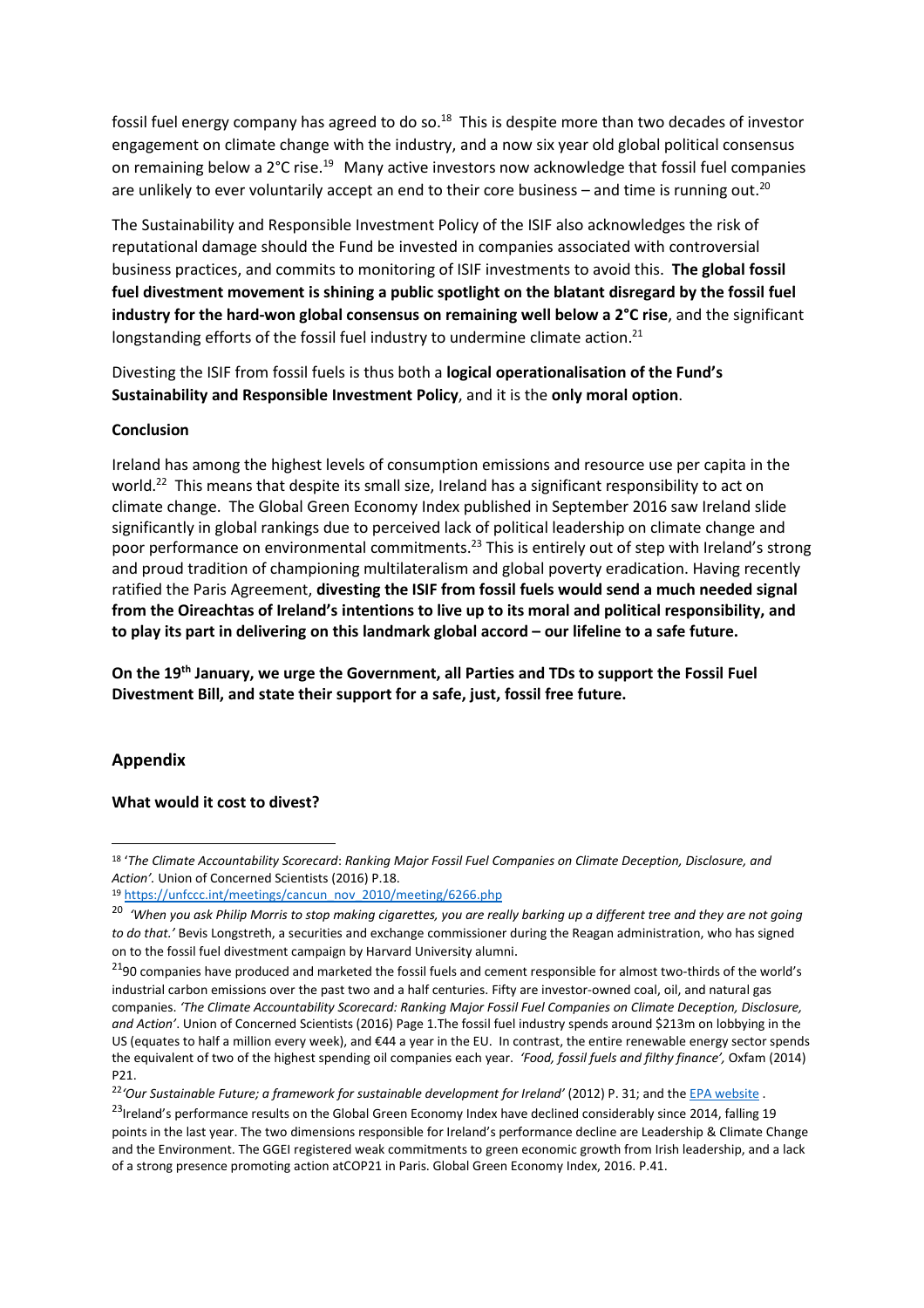As a Private Member's Bill, the Fossil Fuel Divestment Bill has been reviewed and has been allowed to proceed indicating that divesting the ISIF from fossil fuels **will not imply costs to the Exchequer.** Furthermore, the financial arguments for divestment from fossil fuels align with the compelling moral case. Fossil fuel assets cannot be fully exploited if we are to remain well below the 2°C limit as required under the Paris Agreement. Hence, financial analysts have highlighted the risks of fossil fuel assets becoming 'stranded' (worthless), a warning reiterated publicly by the Governor of the Bank of England, Mark Carney.<sup>24</sup> An increasing number of legal scholars and regulators are now warning that fiduciaries who fail to consider climate change risks in their investment analyses and decisions could be liable for breaching their fiduciary duty in the future, exposing them to litigation risk.<sup>25</sup>

## **What the Fossil Fuel Divestment Bill would** *not* **do?**

Enacting the Fossil Fuel Divestment Bill would not dictate how the Government and Oireachtas will pursue the implementation of the Energy White Paper and the forthcoming National Mitigation Plan. Importantly however, it would signal political support for more urgency in forging a fossil-free society and economy for Ireland, and firm commitment to international efforts aimed at ensuring averting dangerous climate change and ensuring climate justice.

## **Energy Poverty**

 $\overline{a}$ 

A just transition away from fossil fuels is critical. Social Justice Ireland, St. Vincent De Paul and Trócaire took a joint platform ahead of the last general election calling for a move from current fossil fuel-based measures that tackle energy poverty (such as the fuel allowance), to a more sustainable and climate-friendly approach.

## **Jobs in the Fossil Fuel industry in Ireland**

The fact that jobs in the fossil fuel industry will have to be phased out and replaced with jobs in new sectors is an unavoidable reality, one which has been acknowledged publicly by the Minister for Communications, Climate Action and Environment<sup>26</sup>. Divesting the ISIF will not directly impact on current jobs in the fossil fuel industry. It should be used however to contribute to fostering a clear fossil-free vision for Irish society and the economy, and to ramp up concrete planning to support a just transition for workers and communities. It is worth noting that [research](http://bit.ly/CLG2015) conducted in 2014 for the Irish Corporate Leaders on Climate Change [indicated](http://www.irishtimes.com/sponsored/clear-climate-action-by-irish-business-and-the-government-could-create-90-000-jobs-1.2001107) that ambitious climate action has the capacity to create 90,000 jobs in Ireland<sup>27</sup>.

#### **Implications for semi state-owned companies**

The *Fossil Fuel Divestment Bill* prohibits future investments in fossil fuel companies. This means that semi State-owned companies such as ESB and Bord na Móna would not be eligible to receive investment from the ISIF in the future. If considered necessary, the Bill could be amended to allow for investment in such companies **if** i) investment was specifically to enable the company to transition to 100% renewable energy<sup>28</sup> by 2050, and ii) where the investment case to do so has been scrutinised against alternative investment opportunities to ensure to most effective, efficient and just use of resources in advancing the transition away from fossil fuels.

<sup>24</sup> <http://www.carbontracker.org/news/bank-of-england-warns-stranded-assets-pose-threat-to-financial-stability/>

<sup>25</sup> *'The Global Fossil Fuel Divestment and Clean Energy Investment Movement'*. Arabella Advisors (2016). Page 8.

<sup>26</sup> '*NationalStatement\_by\_Denis\_Naughten\_T\_D\_Minister\_for\_Communications\_Climate\_Action\_Environment\_at\_the\_Con ference\_of\_the\_Parties\_COP22\_to\_the\_UN\_Framework\_Convention\_on\_Climate\_Change\_in\_Marrakesh\_Morocco*'. November 2016.

<sup>27</sup> '*Unlocking Opportunity: the Business Case for Climate Action in Ireland'*. Joseph Curtin (2014).

<sup>28</sup>As stated in the *Fossil Fuel Divestment Bill,* bioenergy can only be considered renewable if it meets strict sustainability criteria.